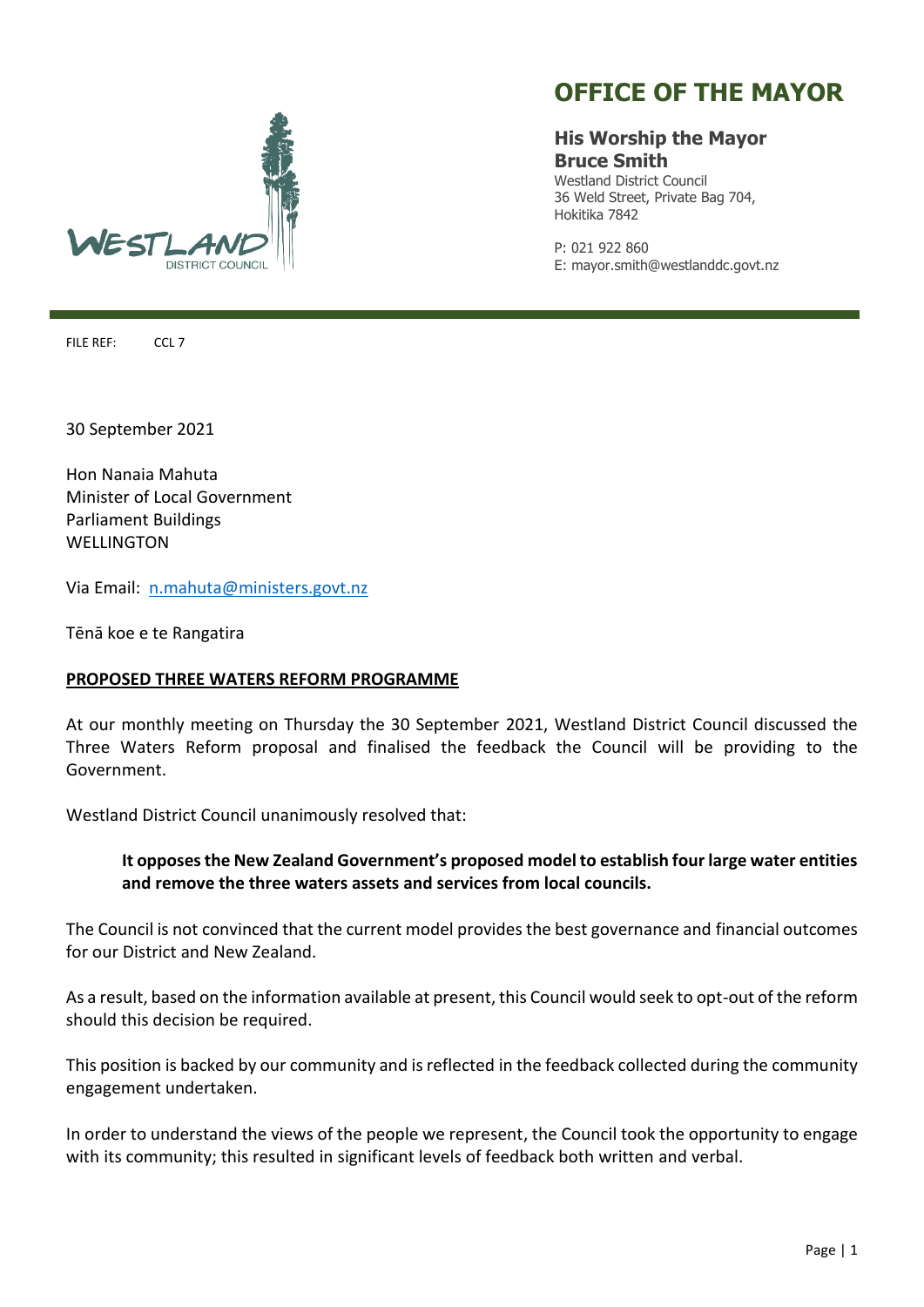A total of 370 written responses were received over a three week period, a greater figure than even our LTP.

An overwhelming 92% of respondents requested that the Council 'opt-out' of the proposed reforms. Westland has a proud record of independence, and this record response rate shows the huge importance that our community places on the issues being considered. There is a clear message from residents that they do not support this reform proposal.

Residents are not happy about losing control over their assets and infrastructure; they value local say and management and they have a number of valid concerns that need to be listened to by the Government including the need for any local government reform to be driven by the people upwards and not imposed by government upon our people.

There has also been significant concern expressed about the disappointing and misleading nature of the Government's public advertising campaign, inaccuracies in the data the Government is reliant on, and core underlying assumptions that have been questioned by industry experts.

Our Council is not alone in expressing these concerns. Despite the feedback and assurances from DIA staff that the campaign would be reviewed, the advertising continues. The damage it inflicts on this government will be immeasurable which is unfortunate.

Of significance to Westland was the support received from the Chairman of Te Rūnanga o Ngāti Waewae and the Chairman of Te Rūnanga o Makaawhio in opting out. What has become very clear is that Iwi around the country have many different views with a minority in the North Island being very radical in nature.

Westland District Council, like all councils nationwide, went into this process in good faith and on the understanding that the reform was voluntary with the ability for councils to opt-out.

We would like to remind the Government of the good faith in which we entered this process and trust that similar good faith will be shown regarding the Council's ability to opt-out.

We advise you that should government mandate this three waters proposal we will stand with our community and push back.

Nāku noa, nā

Mmt

**Bruce Smith Mayor**